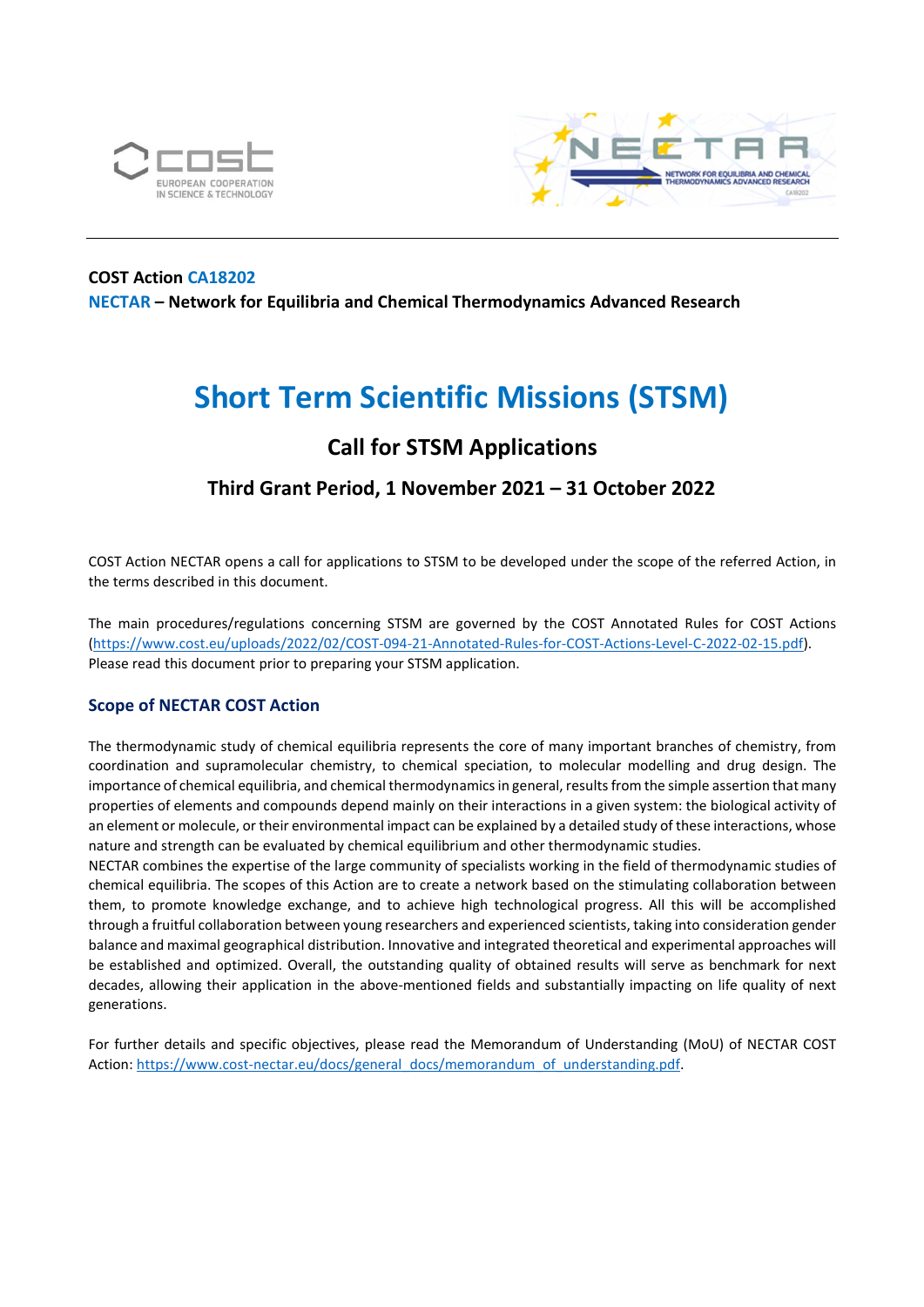



# Purpose of a STSM

STSM are exchange visits to support individual mobility, strengthen existing networks and foster collaboration between COST Action Participants. A STSM should specifically contribute to the scientific objectives of the COST Action, whilst simultaneously allowing those partaking in the missions to learn new techniques, gain access to specific data, instruments and/or methods not available in their own institutions.

# Eligibility criteria

The institution/organization or legal entity where applicants pursue their main strand of research are considered here as Home Institutions. The Host Institution is the institution/organization that will host the approved applicant. Early Career Investigators (ECI) are defined as researchers with PhD + up to 8 years of research experience. The following eligibility criteria apply for the definition of the possible applicants and the host institutions.

- a) STSM applicants must be engaged in an official research programme as a PhD Student or postdoctoral fellow or can be employed by (or affiliated to) an institution, organization or legal entity which has within its remit a clear association with research, and belongs to a NECTAR Action Member Country, or is an approved Near Neighbour Country (NNC) Institution\* or an approved European RTD Organization;
- b) The possible STSM Host Institution must be selected according to the scenarios summarized in the following table.

\* In NECTAR, NNC is currently Ukraine.

| <b>Applicant's Home Institution</b>                                           | <b>STSM Host Institution</b>                                                         |
|-------------------------------------------------------------------------------|--------------------------------------------------------------------------------------|
| Located in a Participating COST Full Member/COST<br><b>Cooperating Member</b> | Located in another Participating COST Full Member/<br><b>COST Cooperating Member</b> |
|                                                                               | Located in a Participating COST Partner Member                                       |
|                                                                               | An Approved International Partner Country Institution                                |
|                                                                               | An Approved NNC Institution                                                          |
|                                                                               | The EU Commission or a EU Body, Office or Agency                                     |
|                                                                               | An Approved European RTD Organization                                                |
|                                                                               | An Approved International Organization                                               |
| Located in an Approved NNC Institution                                        | Located in a Participating COST Full Member/                                         |
|                                                                               | <b>COST Cooperating Member</b>                                                       |
| Located in an Approved European RTD Organization                              | Located in a Participating COST Full Member/<br><b>COST Cooperating Member</b>       |

Other important criteria for the STSM mobility are:

- 1. The STSM need to be carried out in their entirety within a single Grant Period and always within the Action's lifetime;
- 2. The STSM must have a minimum duration of 5 calendar days that includes travel. For the STSMs approved in this Call, STSM must have a limit of 30 calendar days including travel and must be concluded before September 30th, 2022;
- 3. The COST Association and the Grant Holder of the Action cannot be considered as being an STSM grantee's employer, i.e. the STSM Grant cannot be considered as a salary;
- 4. STSM grantees should make their own arrangements for all provisions related to personal security, health, taxation, social security and pension matters.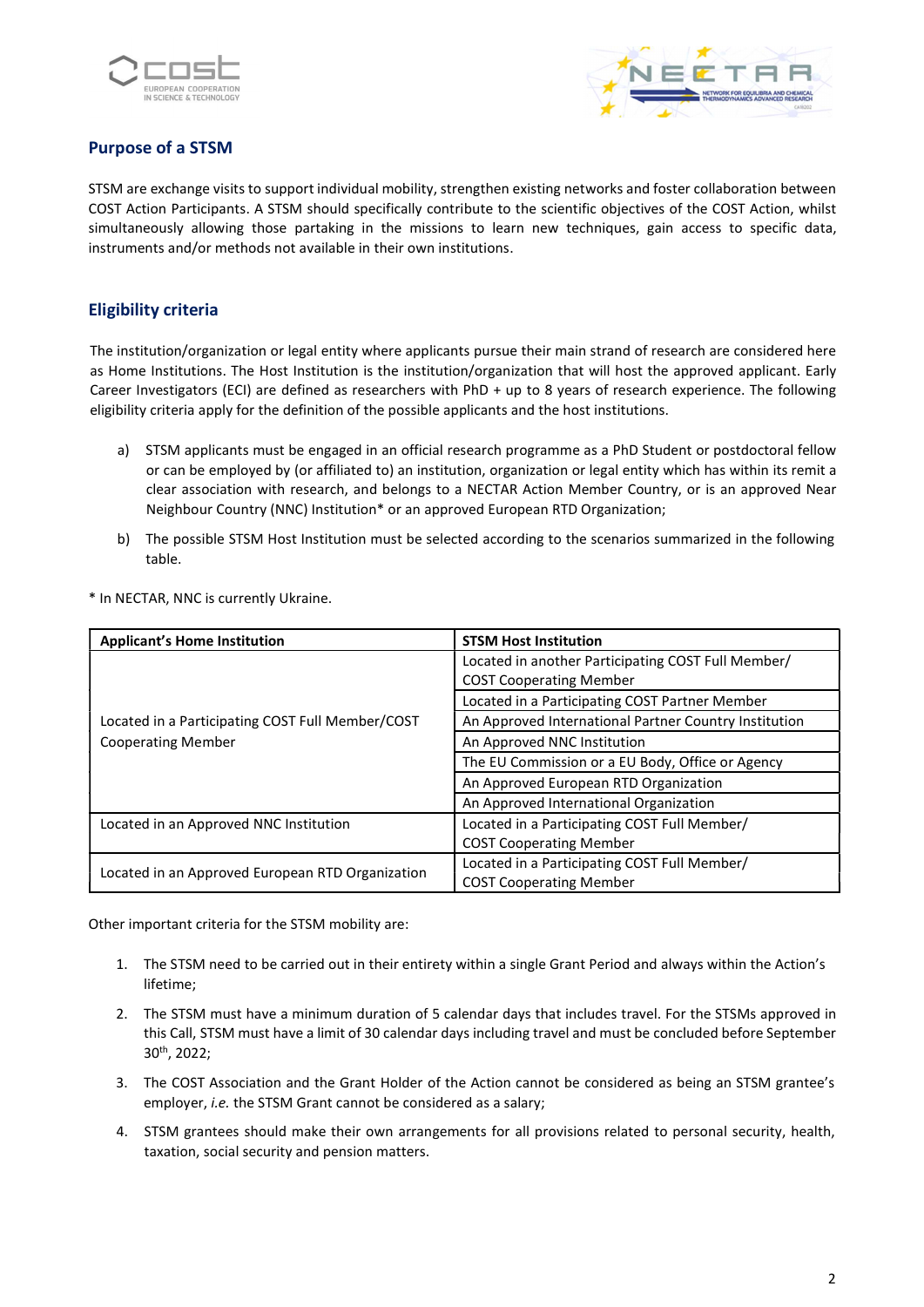



# Period of STSM and application deadlines

Relevant dates are as follows:

- July 8<sup>th</sup> 2022: deadline for submission of STSM applications
- Before July 15<sup>th</sup>, 2022: notification of selected STSM
- September 30<sup>th</sup>, 2022: deadline for the conclusion of STSM activities.

A scientific report drafted by the applicant after the end of the STSM and an approval letter of the scientific report from the Host institution must be uploaded on the e-COST portal within 30 days from the end date of the STSM.

# Funding

The total budget for STSM within this Call is EUR 10500 and the minimum number of STSM grants that will be funded is seven (7). The maximum budget granted to each approved STSM is EUR 1500 for a maximum of 30 calendar days including travel. The amount granted to each individual STSM will be determined during the evaluation process by STSM Coordinator and may be subject to negotiation with the applicant(s) before approval.

An STSM Grant is a fixed financial contribution which takes into consideration the budget request of the applicant and the outcome of the evaluation of the STSM application. Please note that STSM Grants do not necessarily cover all expenses related to undertaking a given mission, being only a contribution to the overall travel, accommodation and meal expenses of the Grantee. Applicants are encouraged to evaluate their budget request based on a high benefit/cost ratio and justify it based on the perceived cost of living in the host country/city. Following the provisions of Section 8.4 of COST Vademecum, which defines criteria for the financial contribution for each STSM, up to a maximum of EUR 160 per day including travel days can be afforded.

Note that specific provisions have been introduced to enable researchers from Inclusiveness Target Countries (ITC) participating in the COST Action to request a pre-payment of 50% of their STSM Grant when they complete the first day of their STSM. In such case, the representative of the Host Institution must confirm by e-mail to the Grant Holder that the STSM applicant has officially started the mission on day 1. Only then the Grant Holder can arrange the payment of 50% of the STSM grant. The remaining 50% of the Grant is payable once the administrative requirements have been satisfied after the STSM. For further information please refer to the COST Vademecum (https://www.cost.eu/uploads/2021/06/Vademecum-V9-28-April-20212-1.pdf).

# Application Procedure

The application procedure is legally bound to the Annotated Rules for COST Actions (https://www.cost.eu/uploads/2022/02/COST-094-21-Annotated-Rules-for-COST-Actions-Level-C-2022-02-15.pdf). Eligible STSM applicants must submit their STSM applications online by logging into e-COST (https://e-services.cost.eu) and clicking on the Grant Applications tab. To encode a new application, the applicant clicks on 'Apply for grant'. A template of the application form (in Word format) is available (https://www.cost.eu/STSM\_GrantApplication). For information on the submission procedure, please refer to the Grant Awarding using guide (https://www.cost.eu/uploads/2021/12/Grant-Awarding-userguide.pdf).

The following information is needed on the application form:

- i. Action number (CA18202)
- ii. Applicant name
- iii. Title of the planned STSM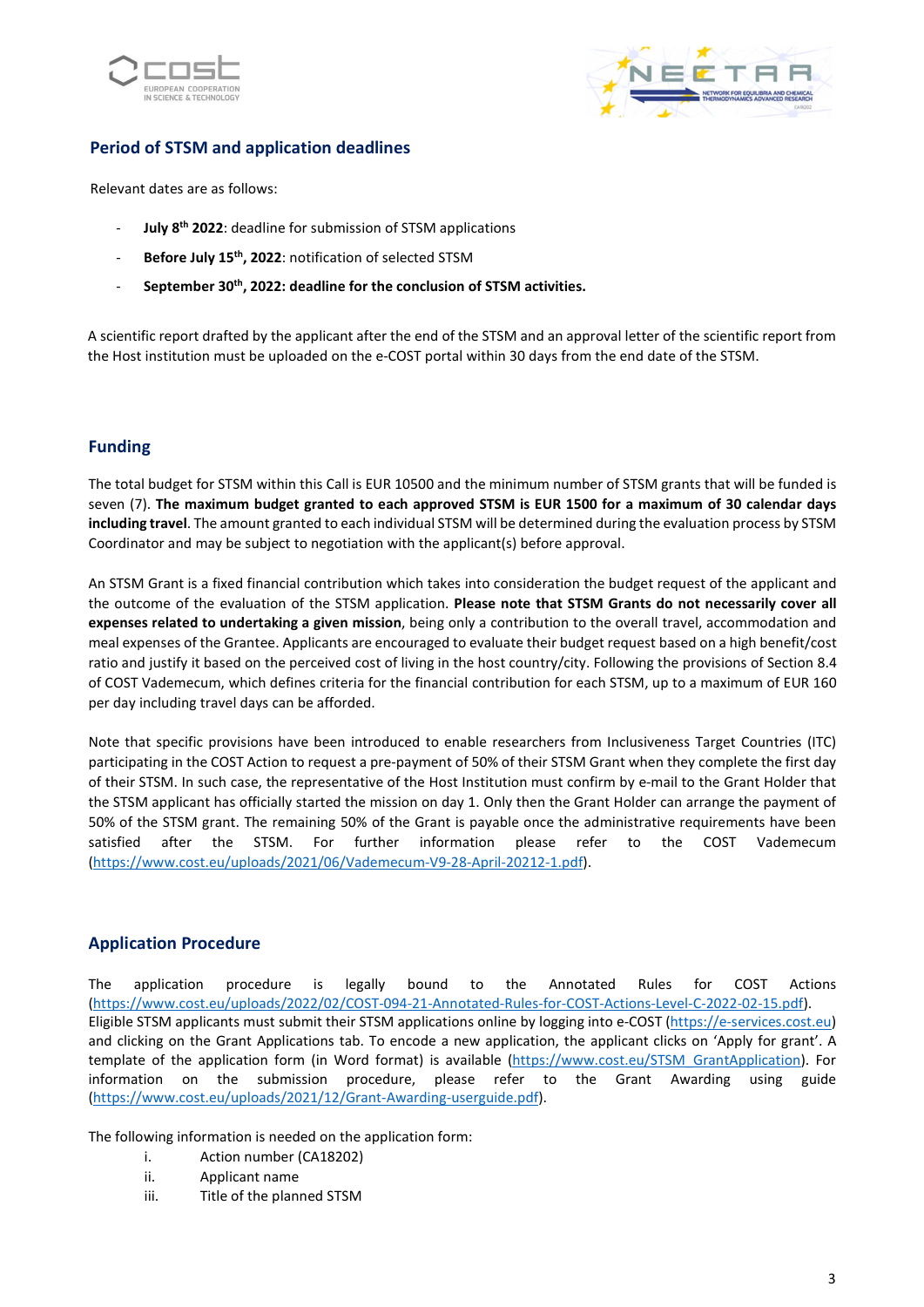



- iv. Start and end dates of the STSM
- v. Purpose and summary of the STSM (Goals of STSM) Max 200 words
- vi. Description of the work to be carried out by the applicant (Working Plan) Max 500 words
- vii. Main expected results and their contribution to the progress towards the Action objectives (either research coordination and/or capacity building objectives) and deliverables (Expected outputs and contribution to the Action MoU objectives and deliverables) – Max 500 words

The following information is needed on the application page online:

- i. Grant period (3 for this call)
- ii. Applicant's bank details
- iii. Host institution details and host contact person name
- iv. Requested budget

In the field Application form please briefly address the following points:

- 1. Proposed contribution to the scientific objectives of the Action. Please include how the planned activities will contribute to the plan of one or more WG(s) of the Action;
- 2. Please detail what techniques or equipment you may learn to use, if applicable. Please underline the aspects of complementarity between expertise and instrumentation of the home and hosting institution/research groups;
- 3. Please detail the steps you will take to achieve your proposed goals.

#### Applicants are requested to present a Working plan reasonably feasible and coherent with the time slot requested in the application.

A CV should be submitted, drafted preferably in Europass format (max. 3 pages). A list of academic publications can be added in separate pages.

Prior to this submission, it is responsibility of the applicant to obtain a written agreement from the Host institution stating that the applicant may perform the activities detailed in the STSM working plan on the agreed dates. The letter must be dated back not more than 3 months, and must be signed by a permanent staff representative of the Host institution (e.g. head of the research group, PI, director of the department, head of the institute/division etc.).

Applicants that are not appointed to either permanent or tenure-track positions (i.e. Ph.D. students or Post-docs) are required to obtain a letter of support from their home institution for their application to STSM within this Action. A brief description of the motivation for support should be provided. The letter must be dated back not more than 3 months, and must be signed by a permanent staff representative of the home institution (e.g. Ph.D. supervisor, head of the research group, PI, director of the department, head of the institute/division etc.).

After the conclusion of the procedure of application online, each applicant is required to send a copy of the following documents (merged in one single PDF file) to the Action STSM Coordinator (Prof. Matteo Tegoni, matteo.tegoni@unipr.it) and to the Action Vice-Chair (Dr. Sofia Gama, sofia.gama@uwb.edu.pl) at latest on July 8<sup>th</sup>, 2022 (deadline for application). The email must have "STSM 7 CA18202 Application" as the subject line.

- Application form
- CV including a list of academic publications

#### Selection committee

The selection of applicants is based on the scientific scope of the STSM application which must be coherent with the overall objectives of the Action. The STSM Committee will select the successful applications.

The STSM Committee is composed of the STSM Coordinator (Prof. Matteo Tegoni, matteo.tegoni@unipr.it), Prof. Erika Ferrari (erika.ferrari@unimore.it), and Prof. Stefan Stürup (stefan.sturup@sund.ku.dk).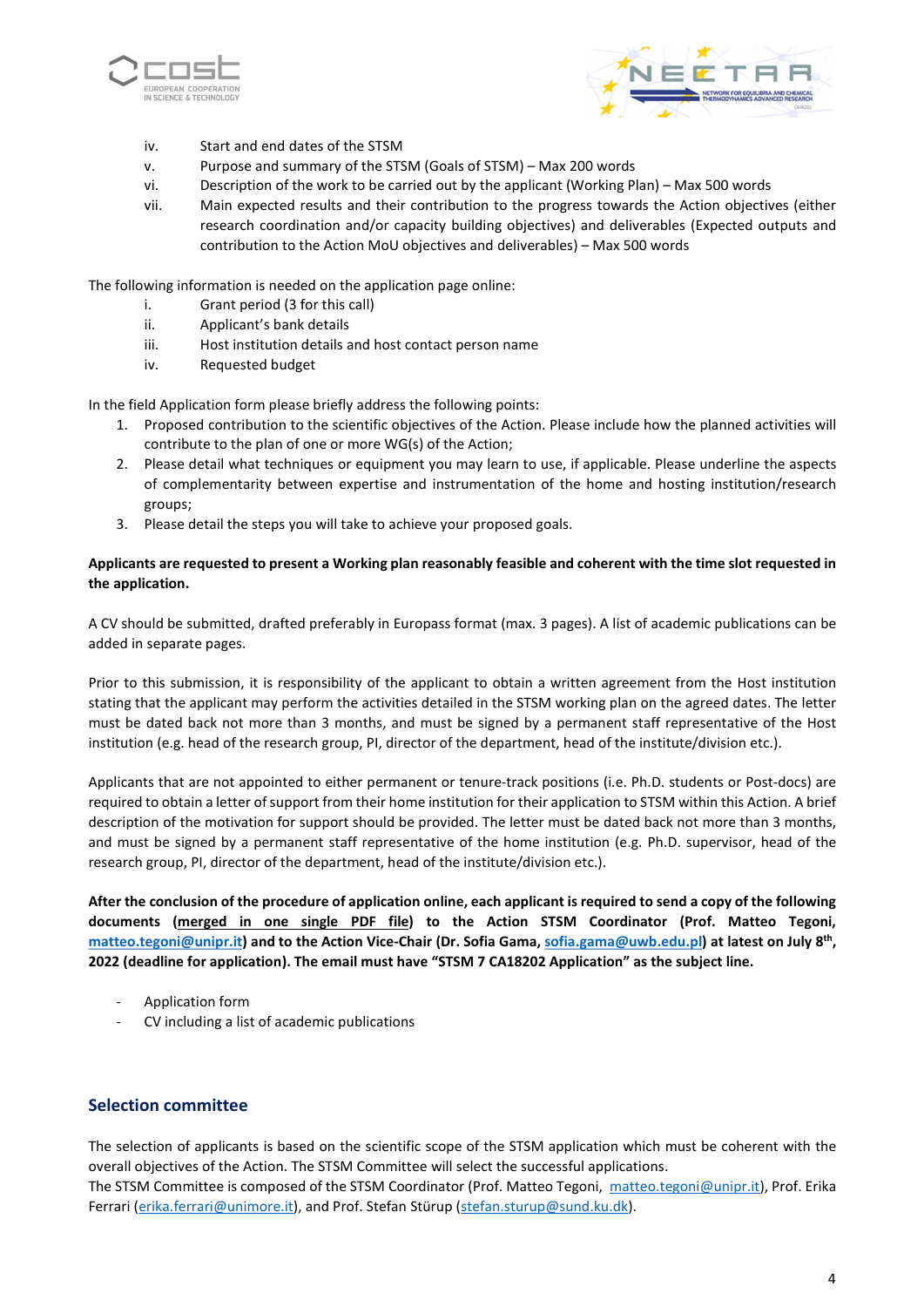



In case of conflict of interest (i.e. applicant belonging to a commissioner's research group), the member that is constrained in his duties will be substituted by the Action Chair or the Vice-Chair.

#### Applications assessment and communication of results

The STSM Committee will perform the scientific assessment of the applications considering the NECTAR Action scope and objectives, as well as the potential for enhancement of the research interaction between the involved parts, measured by the impact of the exchange expected by the applicants and involved institutions. General criteria for evaluation of STSM proposals are:

- Priority to STSM applications of PhD students or ECI;
- Priority to applicants from ITCs;
- Gender balance:
- Clarity of activity planning (Working plan) and complementarity of resources between home and host institutions/research groups (resources are intended as: technical expertise, infrastructure, or instrumentation);
- Main expected results and their contribution to the progress towards the Action objectives and deliverables;
- Curriculum Vitae (CV).

The STSM Coordinator (or the Action Chair/Vice-Chair, in case of conflict of interest) will inform the Grant Holder of the approved STSMs. The Grant Holder will inform each approved applicant by sending a Grant Letter generated from e-COST. The applicant must return this letter of acceptance with his/her signature.

#### STSM reporting and Payment

#### STSM reporting and payment

Within 30 days from the end date of the STSM the successful applicant must submit the scientific reports (A) and the dissemination materials (B).

#### A) scientific reports on e-COST:

- The scientific report drafted by the applicant (max 4 pages). A template for the report can be found in e-COST (https://www.cost.eu/STSM\_Report).

- Host approval of scientific report: an official letter / email from a senior Researcher affiliated to the Host institution formally stating the acceptance of the scientific report.

These two documents must be uploaded on e-COST to proceed with the request for payment.

When preparing the scientific report please consider the following:

- The scientific report for COST is a public document. Please take this into account in terms of Intellectual Property Rights.

- The scientific report does not need to contain specific and detailed results of the research. Rather, it should focus on the aspects that are the aim of STSM (see Purpose of a STSM, page 2 of this Call), in particular how the collaborative research during STSM has strengthen the scientific relationship between Home and Hosting institutions within the framework of Cooperation and Science in the European Union.

A copy of the scientific report in PDF format must be sent, by email, to the Action STSM Coordinator (Prof. Matteo Tegoni, matteo.tegoni@unipr.it) and the Action Vice-Chair (Dr. Sofia Gama, sofia.gama@uwb.edu.pl). The STSM Coordinator will be responsible for approving the scientific report and informing the Action Chair and the Grant Holder that the STSM has been successfully accomplished.

(Please note that the COST Association can request additional information to substantiate the information contained within the documents submitted by STSM applicants).